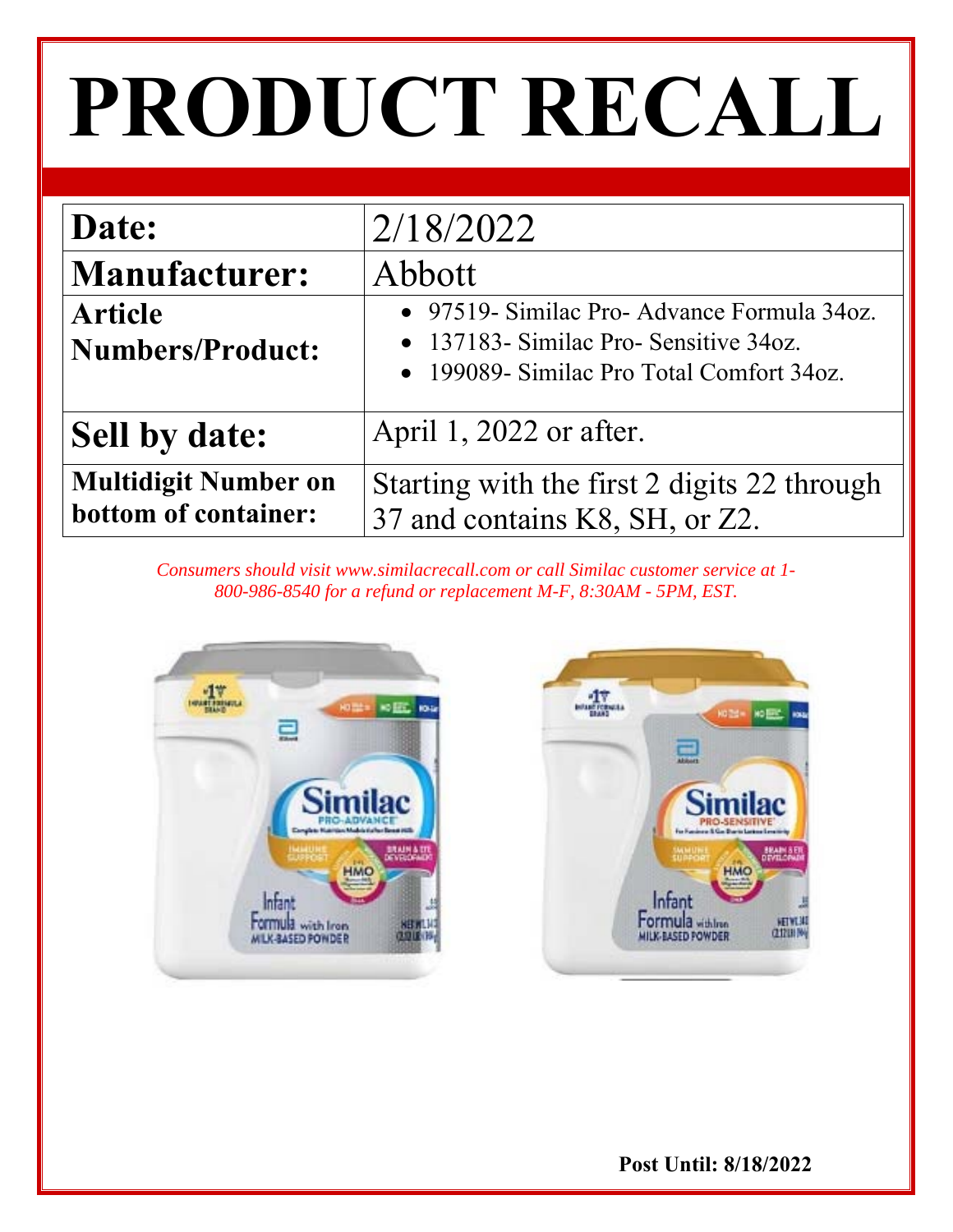## **ABBOTT VOLUNTARILY RECALLS POWDER FORMULAS MANUFACTURED AT ONE PLANT**

Recall is isolated to powder formulas, including Similac®, Alimentum  $\circledR$  and EleCare $\circledR$ , manufactured at the Sturgis, Mich., plant

Recall does not include any metabolic deficiency nutrition formulas

No Abbott liquid formulas or other Abbott nutrition powders and brands are impacted

Parents or customers with impacted product should visit similacrecall.com or call +1-800-986-8540

ABBOTT PARK, Ill., Feb. 17, 2022 / PRNewswire/ -- Abbott (NYSE: ABT) is initiating a proactive, voluntary recall of powder formulas, including Similac, Alimentum and EleCare manufactured in Sturgis, Mich., one of the company's manufacturing facilities. The recall does not include any metabolic deficiency nutrition formulas.

Abbott is voluntarily recalling these products after four consumer complaints related to Cronobacter sakazakii or Salmonella Newport in infants who had consumed powder infant formula manufactured in this facility.

Additionally, as part of Abbott's quality processes, we conduct routine testing for *Cronobacter* sakazakii and other pathogens in our manufacturing facilities. During testing in our Sturgis, Mich., facility, we found evidence of *Cronobacter sakazakii* in the plant in non-product contact areas. We found no evidence of Salmonella Newport. This investigation is ongoing.

Importantly, no distributed product has tested positive for the presence of either of these bacteria, and we continue to test. Abbott conducts extensive quality checks on each completed batch of infant formula, including microbiological analysis prior to release. All finished products are tested for Cronobacter sakazakii. Salmonella Newport and other pathogens and they must test negative before any product is released. Additionally, retained samples related to the three complaints for Cronobacter sakazakii tested negative for Cronobacter sakazakii. And the retained sample related to the complaint for Salmonella Newport tested negative for Salmonella Newport.

While Abbott's testing of finished product detected no pathogens, we are taking action by recalling the powder formula manufactured in this facility with an expiration of April 1, 2022, or later. No Abbott liquid formulas, powder formulas, or nutrition products from other facilities are impacted by the recall.

Cronobacter sakazakii is commonly found in the environment and a variety of areas in the home. It can cause fever, poor feeding, excessive crying or low energy as well as other serious symptoms. It's important to follow the instructions for proper preparation, handling and storage of powder formulas.

"We know parents depend on us to provide them with the highest quality nutrition formulas," said Joe Manning, executive vice president, nutritional products, Abbott. "We're taking this action so parents know they can trust us to meet our high standards, as well as theirs. We deeply regret the concern and inconvenience this situation will cause parents, caregivers and health care professionals."

### **What Parents and Caregivers Should Do**

The products under recall have a multidigit number on the bottom of the container starting with the first two digits 22 through 37, contains K8, SH, or Z2 and with an expiration date of April 1, 2022, or after.

To find out if the product you have is included in this recall, visit similacrecall.com and type in the code on the bottom of the package, or call  $+1-800-986-8540$  (U.S.) and follow the instructions